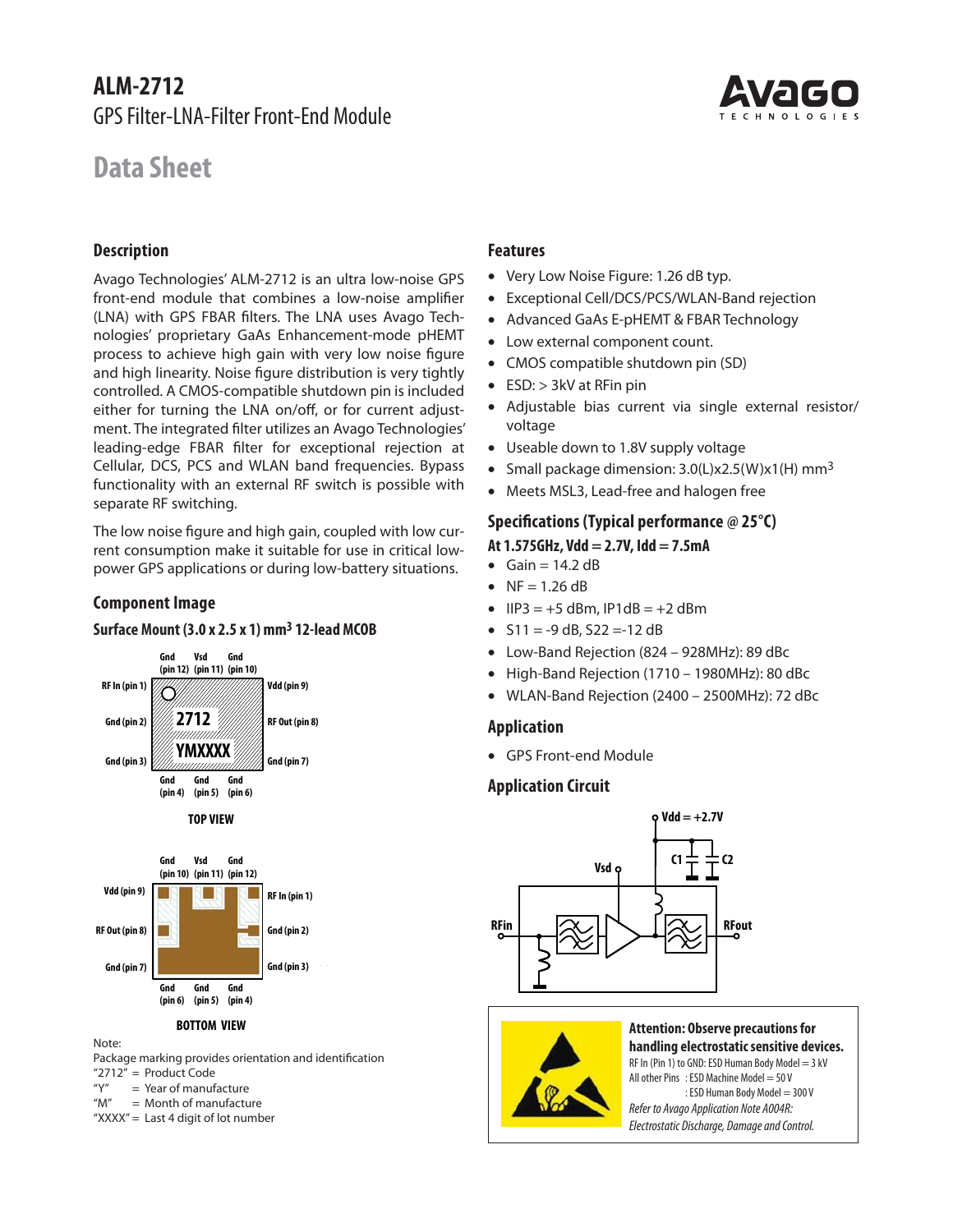### **Absolute Maximum Rating<sup>[1]</sup> T<sub>A</sub>=25°C**

| Symbol           | <b>Parameter</b>                                  | <b>Units</b> | <b>Absolute</b><br>Max. |
|------------------|---------------------------------------------------|--------------|-------------------------|
| Vdd              | Device Drain to Source Voltage <sup>[2]</sup>     | v            | 3.6                     |
| Idd              | Drain Current <sup>[2]</sup>                      | mA           | 20                      |
| $P_{in,max}$     | CW RF Input Power (Vdd = $2.7V$ , Idd = $7.5mA$ ) | dBm          | 15                      |
| Pdiss            | Total Power Dissipation <sup>[4]</sup>            | mW           | 72                      |
| T,               | Junction Temperature                              | °C           | 150                     |
| T <sub>STG</sub> | Storage Temperature                               | °C           | $-65$ to 150            |

# **Thermal Resistance [3]**  $(Vdd = 2.7V, Idd = 7.5mA), \Theta_{jc} = 92°C/W$

#### Notes:

- 1. Operation of this device in excess of any of these limits may cause permanent damage.
- 2. Assuming DC quiescent conditions.
- 3. Thermal resistance measured using Infra-Red measurement technique.
- 4. Board (module belly) temperature  $T_B$  is 25°C. Derate 10.87 mW/ $\degree$ C for T<sub>B</sub>>143 $\degree$ C.

# **Electrical Specifications**

 $T_A = 25^{\circ}$ C, Freq = 1.575GHz, measured on demo board<sup>[1]</sup> unless otherwise specified – Typical Performance<sup>[1]</sup>

### **Table 1. Performance at Vdd = Vsd = 2.7V, Idd = 7.5mA (Rbias = 6.8k Ohm) nominal operating conditions**

| <b>Symbol</b>              | <b>Parameter and Test Condition</b>                                                | <b>Units</b> | Min.                     | <b>Typ</b> | Max.                     |
|----------------------------|------------------------------------------------------------------------------------|--------------|--------------------------|------------|--------------------------|
| G                          | Gain                                                                               | dB           | 12                       | 14.2       | 16.3                     |
| NF <sup>[2]</sup>          | Noise Figure                                                                       | dB           | $\overline{\phantom{0}}$ | 1.26       | 1.7                      |
| IP1dB                      | Input 1dB Compressed Power                                                         | dBm          | $\overline{\phantom{m}}$ | $+2$       | $\overline{\phantom{0}}$ |
| IP3 <sup>[3]</sup>         | Input 3rd Order Intercept Point (2-tone @ Fc +/- 2.5MHz)                           | dBm          | 0                        | $+5$       | $\overline{\phantom{a}}$ |
| <b>S11</b>                 | <b>Input Return Loss</b>                                                           | dB           | $\equiv$                 | $-9$       | $\overline{\phantom{m}}$ |
| S <sub>22</sub>            | <b>Output Return Loss</b>                                                          | dB           | $\overline{\phantom{m}}$ | $-12$      | $\overline{\phantom{m}}$ |
| <b>S12</b>                 | Reverse Isolation                                                                  | dB           |                          | $-22$      |                          |
| Low Band Rejection         | Worst-case relative to 1.575GHz within<br>(827-928) MHz band, tested at 928 MHz    | dBc          | 79                       | 89         |                          |
| <b>High Band Rejection</b> | Worst-case relative to 1.575GHz within<br>(1710-1980) MHz band, tested at 1850 MHz | dBc          | 74                       | 80         |                          |
| <b>WLAN Band Rejection</b> | Worst-case relative to 1.575GHz within<br>(2400-2500) MHz band, tested at 2500 MHz | dBc          | 67                       | 72         |                          |
| IP1dB <sub>890MHz</sub>    | Input 1dB gain compression interferer signal level at<br>890MHz                    | dBm          |                          | 21         |                          |
| IP1dB <sub>1710MHz</sub>   | Input 1dB gain compression interferer signal level at<br>1710MHz                   | dBm          |                          | 32         |                          |
| IP1dB <sub>1885MHz</sub>   | Input 1dB gain compression interferer signal level at<br>1885MHz                   | dBm          |                          | 37         |                          |
| IP1dB <sub>2500MHz</sub>   | Input 1dB gain compression interferer signal level at<br>2500MHz                   | dBm          |                          | 35         |                          |
| OOB IIP3[4]                | Out of Band Input 3rd Order Intercept Point<br>(2-tone @ 1712.7 MHz and 1850MHz)   | dBm          |                          | 62         |                          |
| Idd                        | Supply DC current at Shutdown (SD) voltage $Vsd = 2.7V$                            | mA           | $\overline{4}$           | 7.5        | 15                       |
| Ish                        | Shutdown Current @ VSD = 0V                                                        | uA           |                          | 0.5        | 110                      |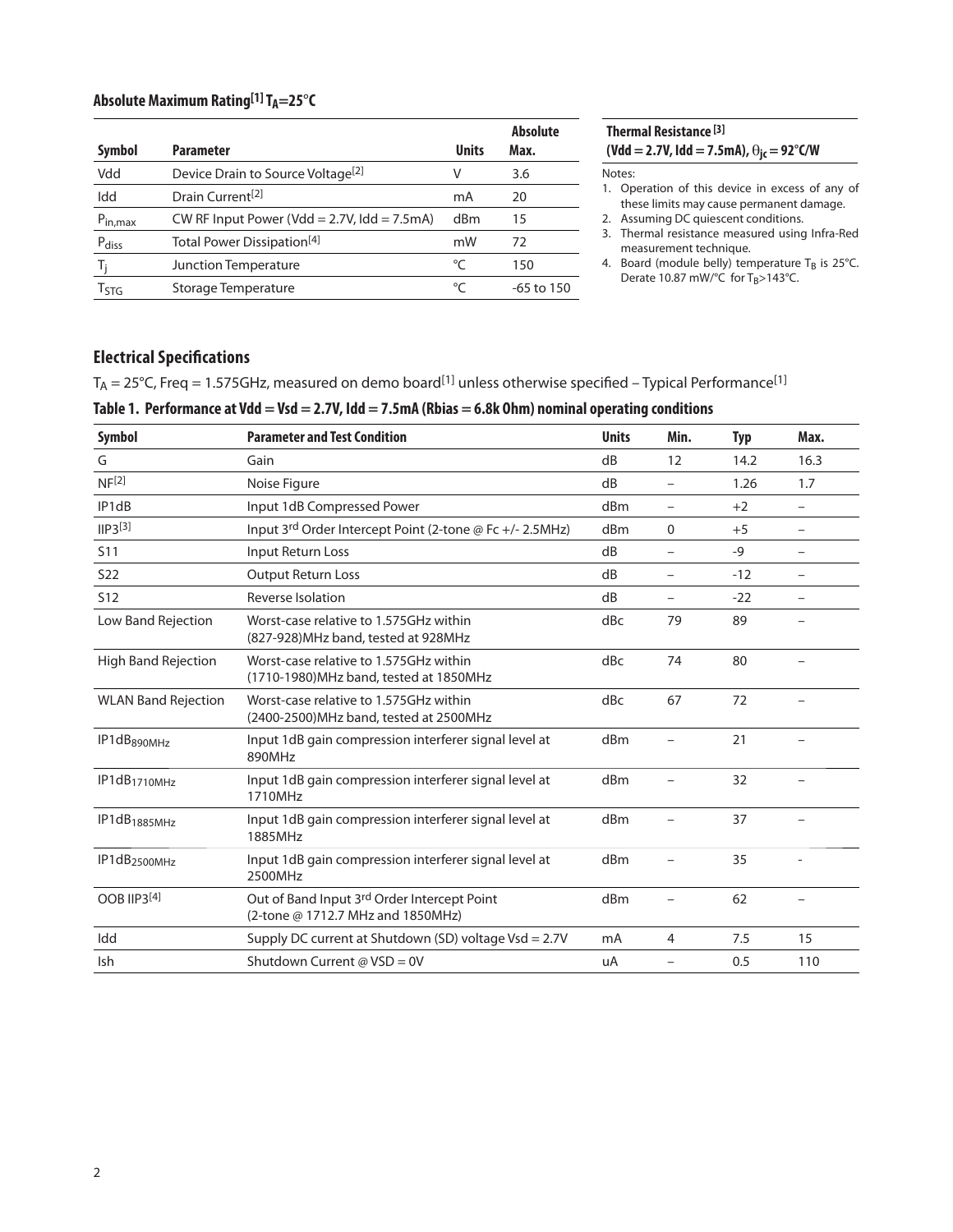| Symbol                     | <b>Parameter and Test Condition</b>                                              | <b>Units</b>    | <b>Typ</b>   |
|----------------------------|----------------------------------------------------------------------------------|-----------------|--------------|
| G                          | Gain                                                                             | dB              | 12.8         |
| NF <sup>[2]</sup>          | Noise Figure                                                                     | dB              | 1.35         |
| IP1dB                      | Input 1dB Compressed Power                                                       | d <sub>Bm</sub> | $\mathbf{0}$ |
| $IP3^{[3]}$                | Input 3rd Order Intercept Point (2-tone @ Fc +/- 2.5MHz)                         | d <sub>Bm</sub> | 3.5          |
| S <sub>11</sub>            | Input Return Loss                                                                | dB              | -8           |
| S <sub>22</sub>            | <b>Output Return Loss</b>                                                        | dB              | $-11.5$      |
| S <sub>12</sub>            | Reverse Isolation                                                                | dB              | $-21$        |
| Low Band Rejection         | Worst-case relative to 1.575GHz within (827-928) MHz band,<br>tested at 928MHz   | dBc             | 89           |
| High Band Rejection        | Worst-case relative to 1.575GHz within (1710-1980)MHz band,<br>tested at 1850MHz | dBc             | 79           |
| <b>WLAN Band Rejection</b> | Worst-case relative to 1.575GHz within (2400-2500)MHz band,<br>tested at 2500MHz | dBc             | 71           |
| IP1dB890MHz                | Input 1dB gain compression interferer signal level at 890MHz                     | dBm             | 20           |
| IP1dB1710MHz               | Input 1dB gain compression interferer signal level at 1710MHz                    | dBm             | 32           |
| IP1dB1885MHz               | Input 1dB gain compression interferer signal level at 1885MHz                    | dBm             | 37           |
| IP1dB2500MHz               | Input 1dB gain compression interferer signal level at 2500MHz                    | dBm             | 35           |
| Idd                        | Supply DC current at Shutdown (SD) voltage $Vsd = 1.8V$                          | mA              | 5            |

| Table 2. Performance at Vdd = Vsd = 1.8V, Idd = 5mA (Rbias = 2.7k Ohm) nominal operating conditions |  |  |  |
|-----------------------------------------------------------------------------------------------------|--|--|--|
|-----------------------------------------------------------------------------------------------------|--|--|--|

Notes:

1. Measurements at 1.575GHz obtained using demo board

2. Losses from demoboard deembeded

3. 1.575GHz IIP3 test condition: F<sub>RF1</sub> = 1572.5 MHz, F<sub>RF2</sub> = 1577.5 MHz with input power of -20dBm per tone measured at the worst case side band

4. 1.575GHz IIP3 test condition: F<sub>RF1</sub> = 1712.7 MHz, F<sub>RF2</sub> = 1850 MHz with input power of 10dBm per tone measured at the worst case side band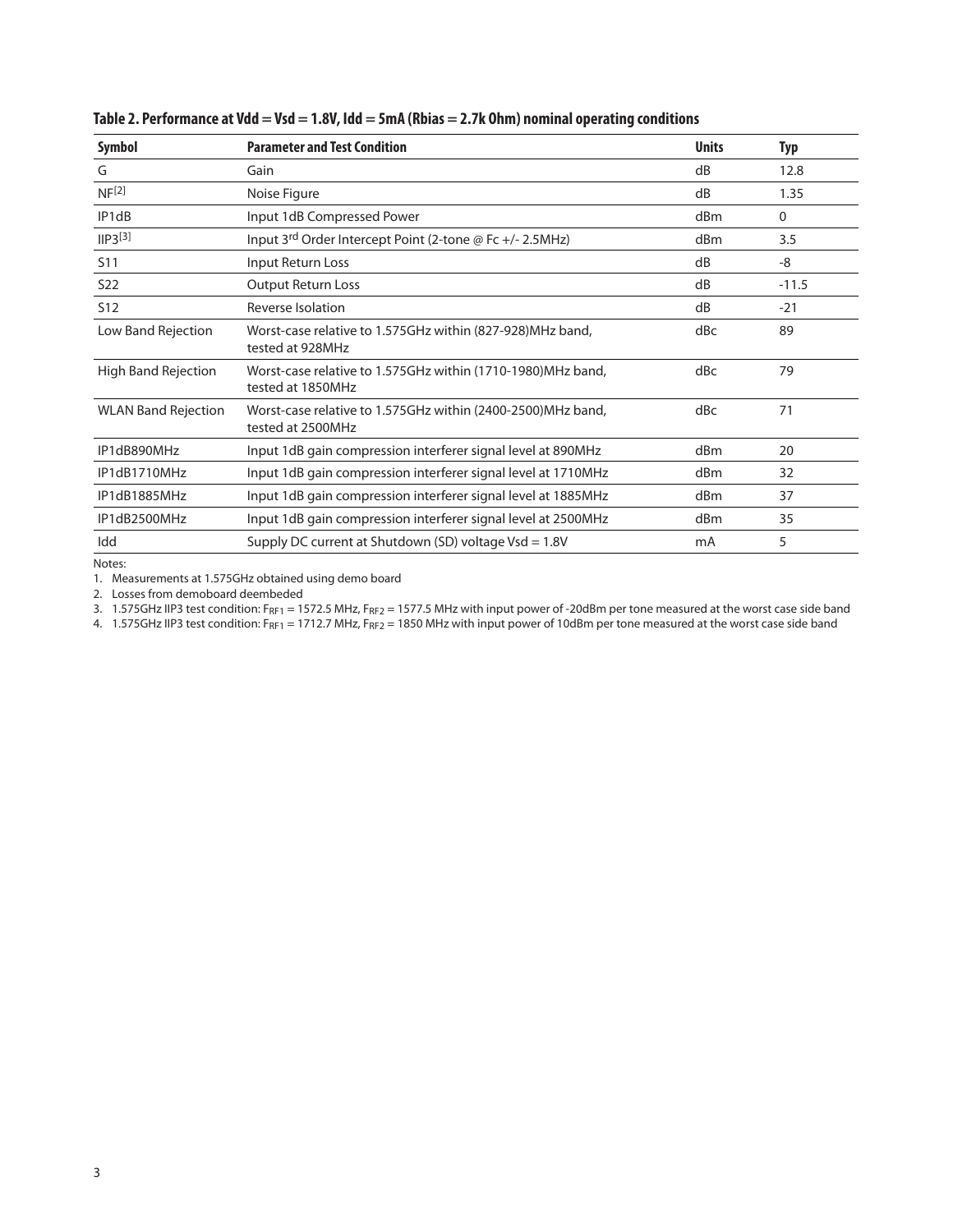

**DC Pin Configuration of 4-Pins connector**

| Pins         |  |
|--------------|--|
| pointing out |  |
| of the page  |  |

**1 234**

**Pins 1, 4 = GND**<br>**Pin 2 = Vdd Pin 2 = Vdd Supply Pin 3 = Shutdown (SD)**

| <b>Circuit Symbol</b> | <b>Size</b> | <b>Description</b>                           |
|-----------------------|-------------|----------------------------------------------|
| L1                    | 0402        | 22 nH Inductor (Taiyo Yuden HK100522NJ-T)    |
| C <sub>1</sub>        | 0805        | 0.1 uF Capacitor (Murata GRM21BR71H104KA01L) |
| C <sub>2</sub>        | 0402        | 47 pF Capacitor (Kyocera CM05CH470J50AHF)    |
| C <sub>3</sub>        | 0402        | 6.8 pF Capacitor (Kyocera CM05CG6R8C50AHF)   |
| R1                    | 0402        | 12 Ohms Resistor (RK73B1ETTP120J)            |
| R <sub>2</sub>        | 0402        | 6.8 kOhm Resistor (RK73B1ETTP6R8J)           |

**Figure 1. Demoboard and application circuit components table**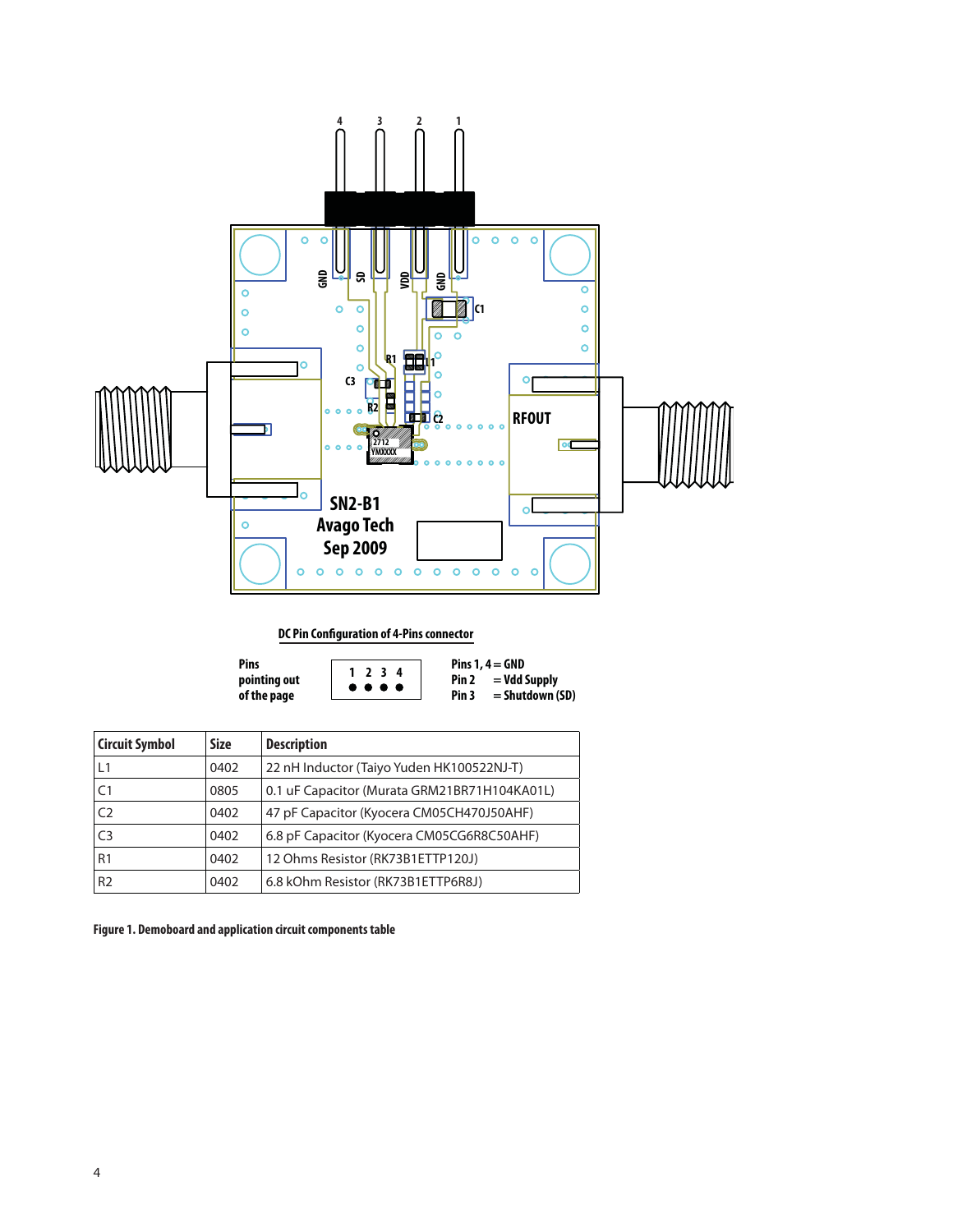

#### **Figure 2. Application Circuit**

\* optional, see notes below

Notes:

- The ALM-2712 can be operated with supply voltage (Vdd) from 1.5V to 2.85V. Vsd can operate from 1V to Vdd.
- The module is fully matched at the input and output RF pins. The RFinput pin is connected directly to a shunt inductor to ground. As such a DC blocking capacitor is required if DC voltages are present. The RFoutput pin is already DC-blocked by the internal filter inside the module.
- . Best noise performance is obtained using high-Q wirewound inductors. This circuit demonstrates that low noise figures are obtainable with standard 0402 chip inductors.
- C1 and C2 are bypass capacitors for RF and low frequency stability and linearity .
- L1 and R1 isolates the demoboard from external disturbances during measurement. It is not needed in actual application. Likewise, C3 mitigate the effect of external noise pickup on the Vsd line. This component are not required in actual operation. Minimal component operation is as shown in the schematic on page 1.
- Bias control is achieved by either varying the Vsd voltage with/ without R2, or fixing the Vsd voltage to Vdd and adjusting R2 for the desired current.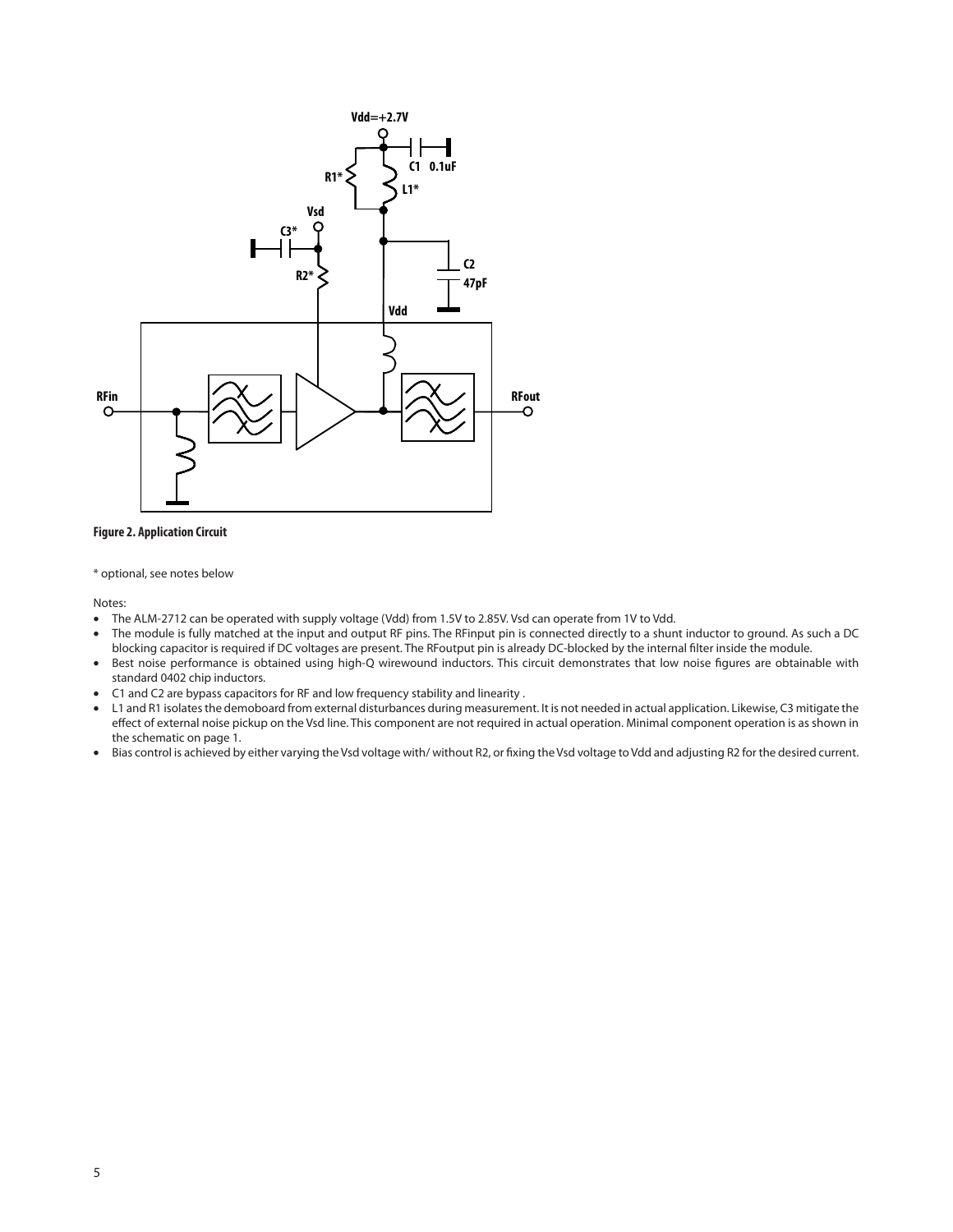



**Figure 3a. Typical S-Parameter Plot @ Vdd = 2.7V, Idd = 7.5mA**



**Figure 3c. Rejection plot for Low band @ Vdd = 2.7V, Idd = 7.5mA**



**Figure 3e. Rejection plot for WLAN band @ Vdd = 2.7V, Idd = 7.5mA**



**Figure 3b. Passband response of typical S-Parameter Plot @ Vdd = 2.7V, Idd = 7.5mA** 



**Figure 3d. Rejection plot for High band @ Vdd = 2.7V, Idd = 7.5mA**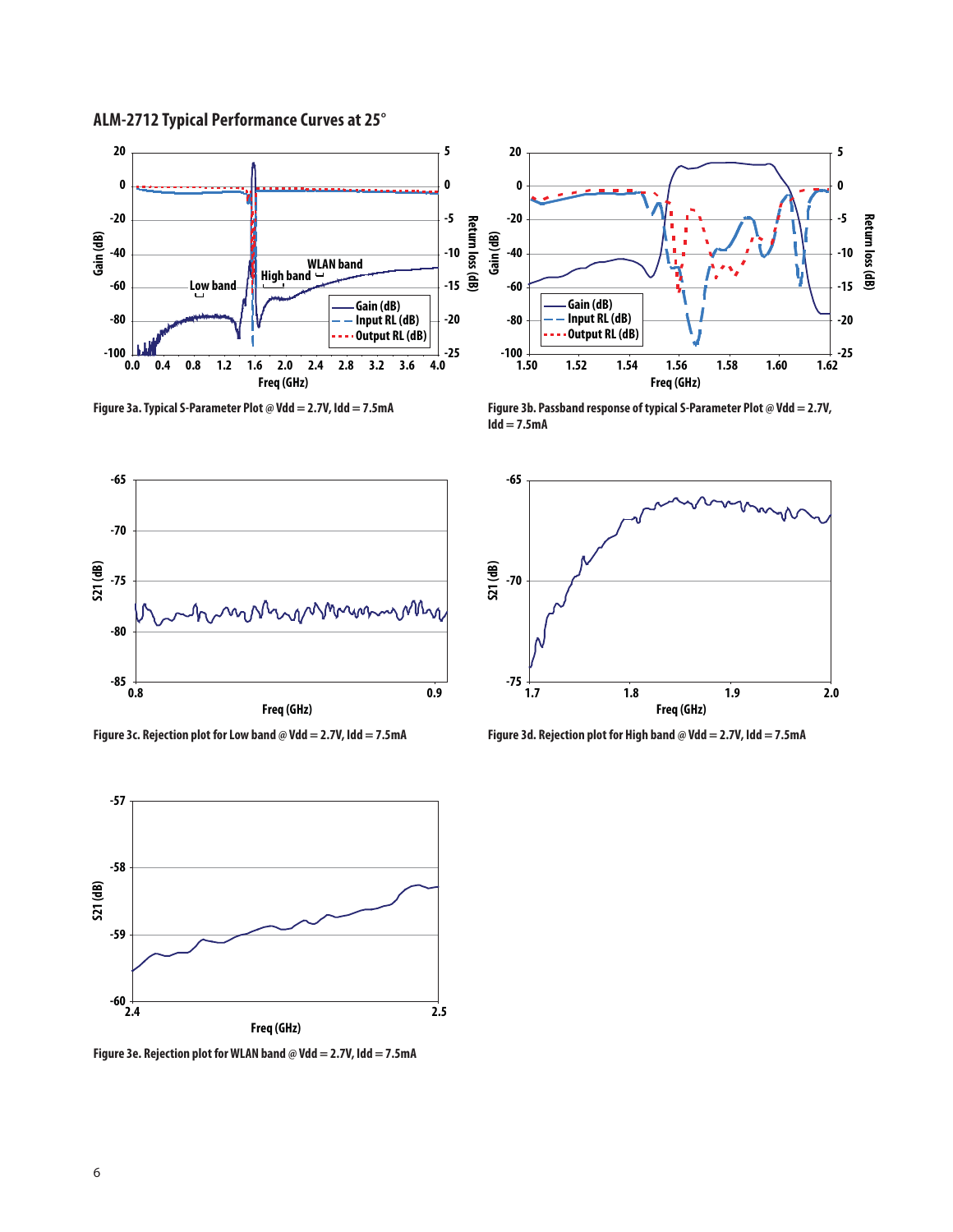# **ALM-2712 Typical Performance Curves at 25°**



**Figure 4a. Typical S-Parameter Plot @ Vdd = 1.8V, Idd = 5mA**



**Figure 4b. Passband response of typical S-Parameter Plot @ Vdd = 1.8V, Idd = 5mA** 





**Figure 7. Idd vs Vsd for Vdd = 1.8V, R2 = 2.7k Ohm**



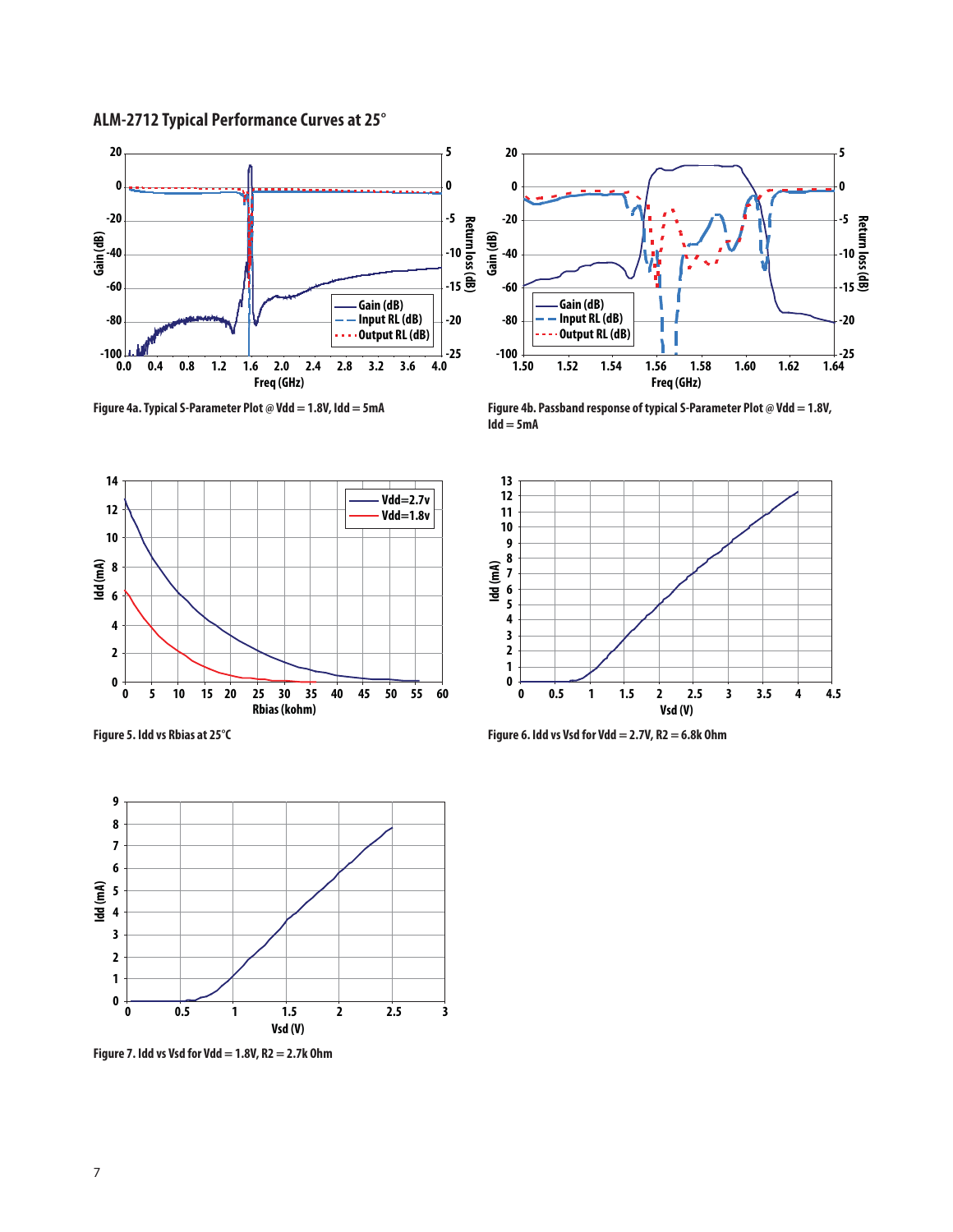# **ALM-2712 Typical Performance Curves**









**Figure 12. Low band rejection vs. Idd at Vdd = 2.7V**











**Figure 13. Low band rejection vs. Idd at Vdd = 1.8V**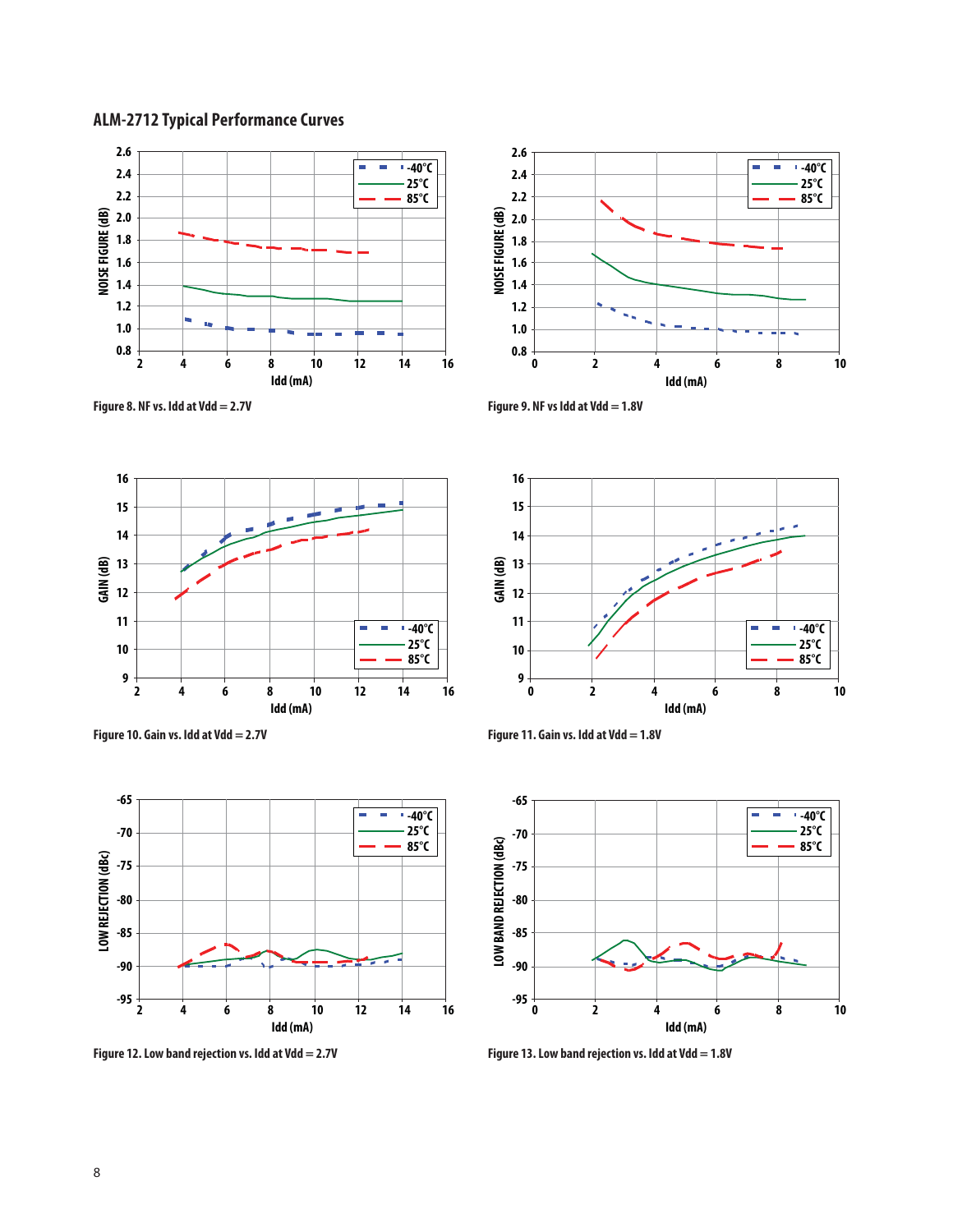# **ALM-2712 Typical Performance Curves**











**Figure 18. IP1dB vs. Vdd at 25°C**



**Figure 15. High band rejection vs. Idd at Vdd = 1.8V** 





**Figure 19. IIP3 vs. Vdd at 25°C**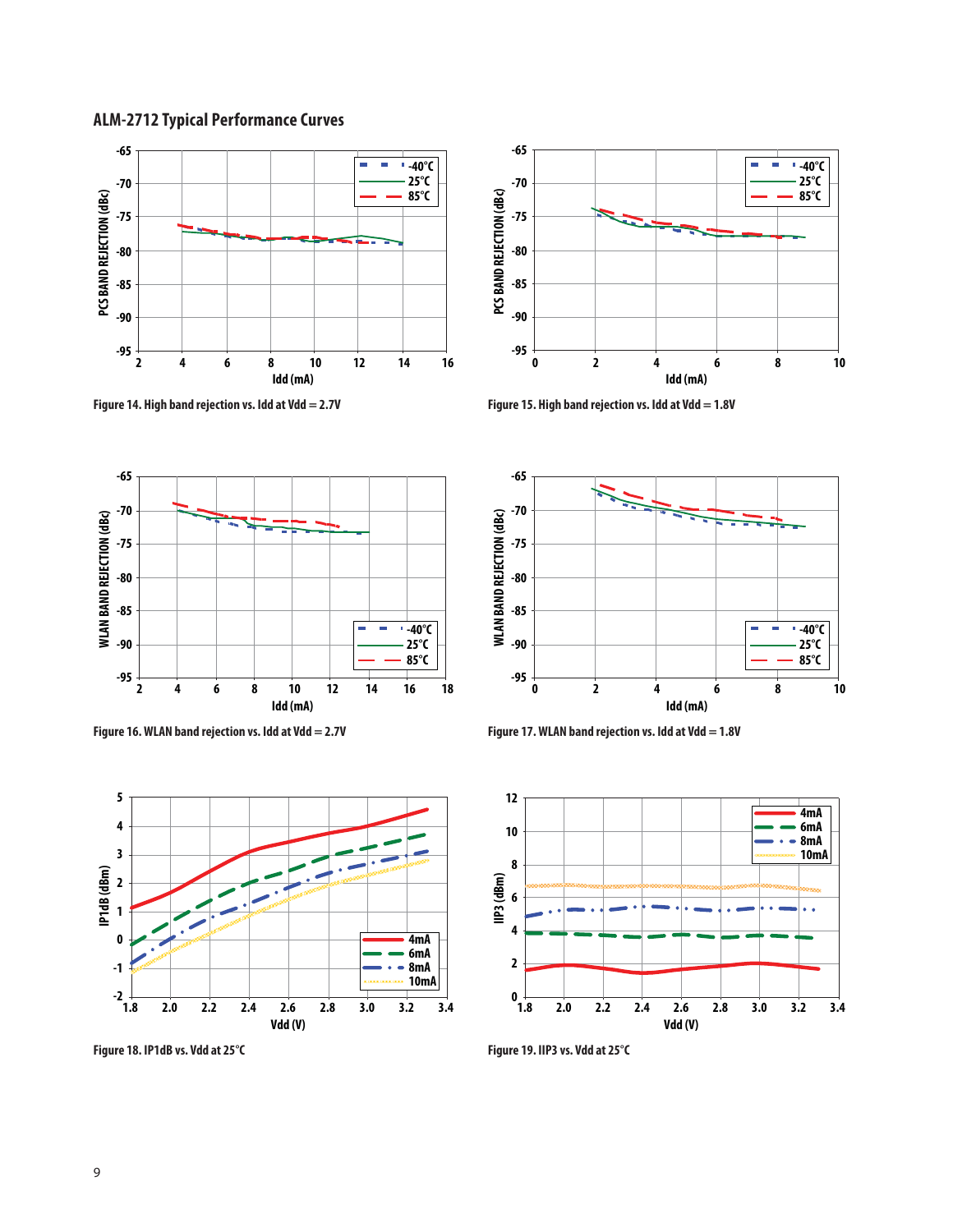**ALM-2712 Typical Performance Curves at 25°** 



**Figure 20. Edwards-Sinsky Output Stability Factor (Mu) at Vdd = 2.7V Figure 21. Edwards-Sinsky Input Stability Factor (Mu') at Vdd = 2.7V**



**Figure 22. Edwards-Sinsky Output Stability Factor (Mu) at Vdd = 1.8V**





**Figure 23. Edwards-Sinsky Input Stability Factor (Mu') at Vdd = 1.8V**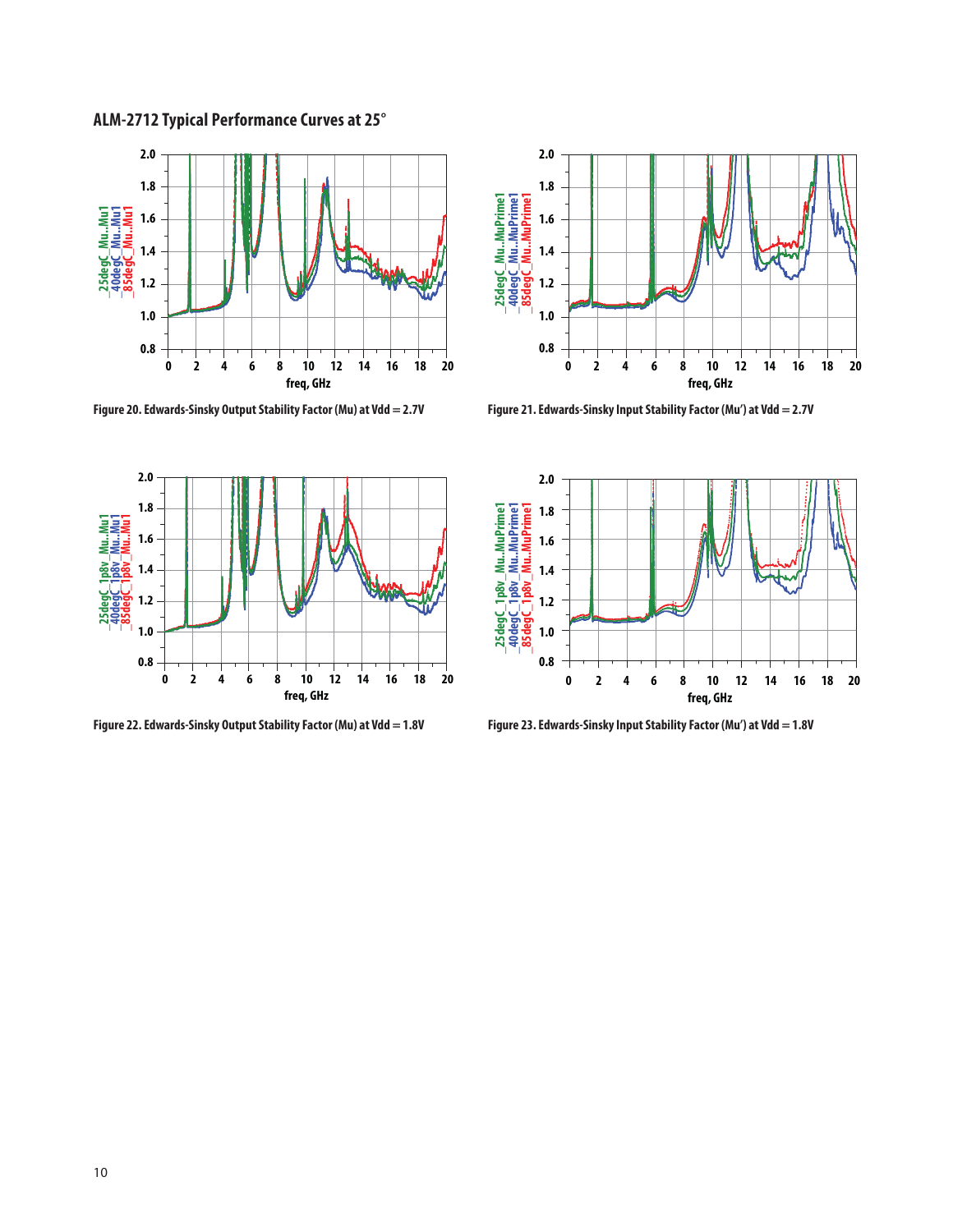# **ALM-2712 module with differential output**

A differential output can be implemented for the ALM-2712 using the schematic shown below. Suggested component values are listed in Table 3. C1, C2 and L1, L2 are to convert the single-ended output to differential outputs while C3, C4 and L3 provide matching to 100 ohm differential impedance.



**Figure 24. Proposed Balun design for ALM-2712**

| <b>Circuit Symbol</b> | <b>Size</b> | <b>Description</b>                 |
|-----------------------|-------------|------------------------------------|
| C <sub>1</sub>        | 0402        | GRM1555C1H1R5CZ01 - 1.5pF (Murata) |
| C <sub>2</sub>        | 0402        | GRM1555C1H1R5CZ01 - 1.5pF (Murata) |
| C <sub>3</sub>        | 0402        | GRM1555C1H101JZ01 - 100pF (Murata) |
| C <sub>4</sub>        | 0402        | GRM1555C1H101JZ01 - 100pF (Murata) |
| L1                    | 0402        | LQG15HN6N2S02B - 6.2nH (Murata)    |
| 12                    | 0402        | LQG15HN6N2S02B-6.2nH (Murata)      |
| L <sub>3</sub>        | 0402        | LQG15HN56NJ02 - 56nH (Murata)      |

#### **Table 3. Components table for proposed balun design**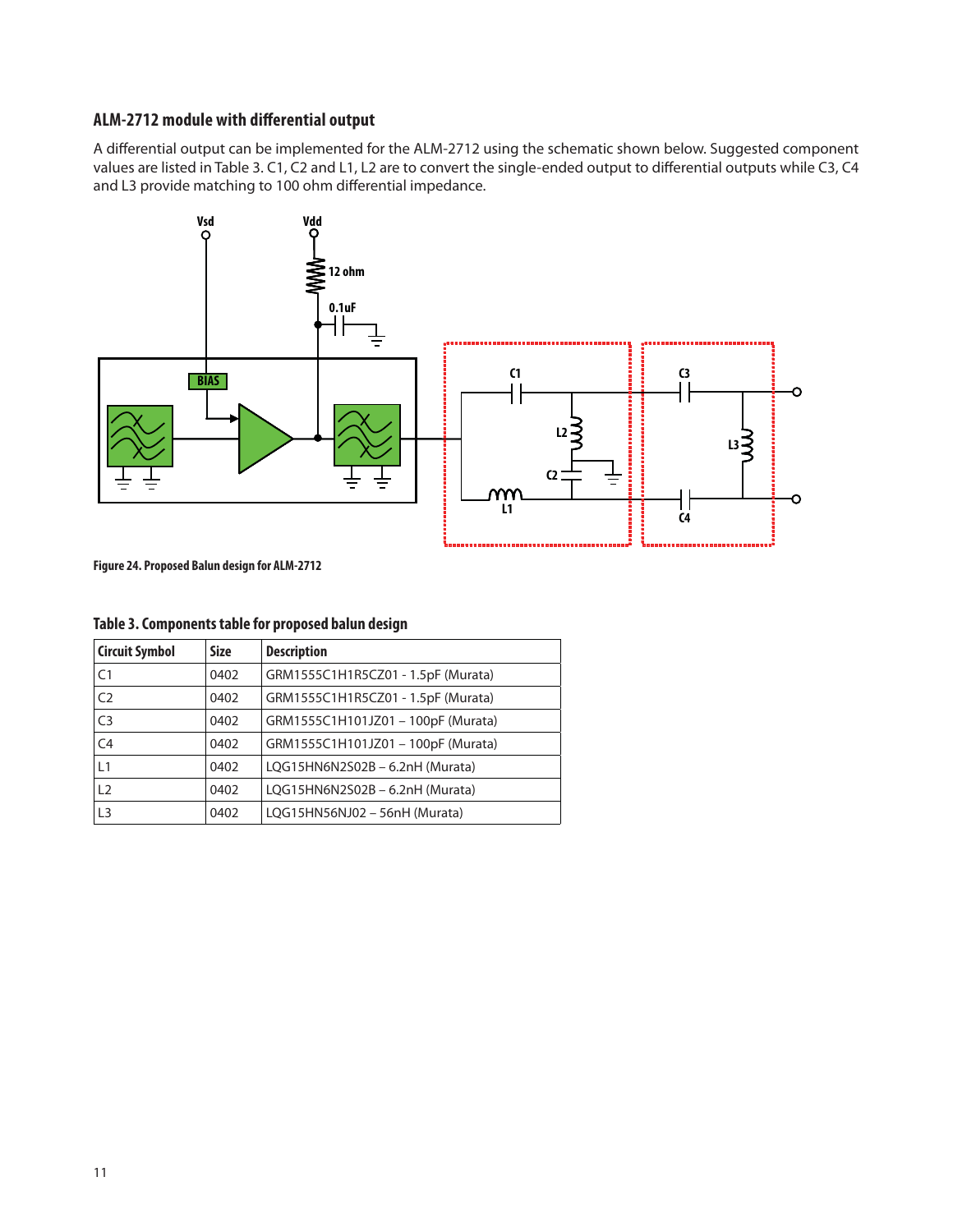

# **ALM-2712 Scattering Parameter and Measurement Reference Planes**

**Figure 31. Scattering parameter measurement reference planes**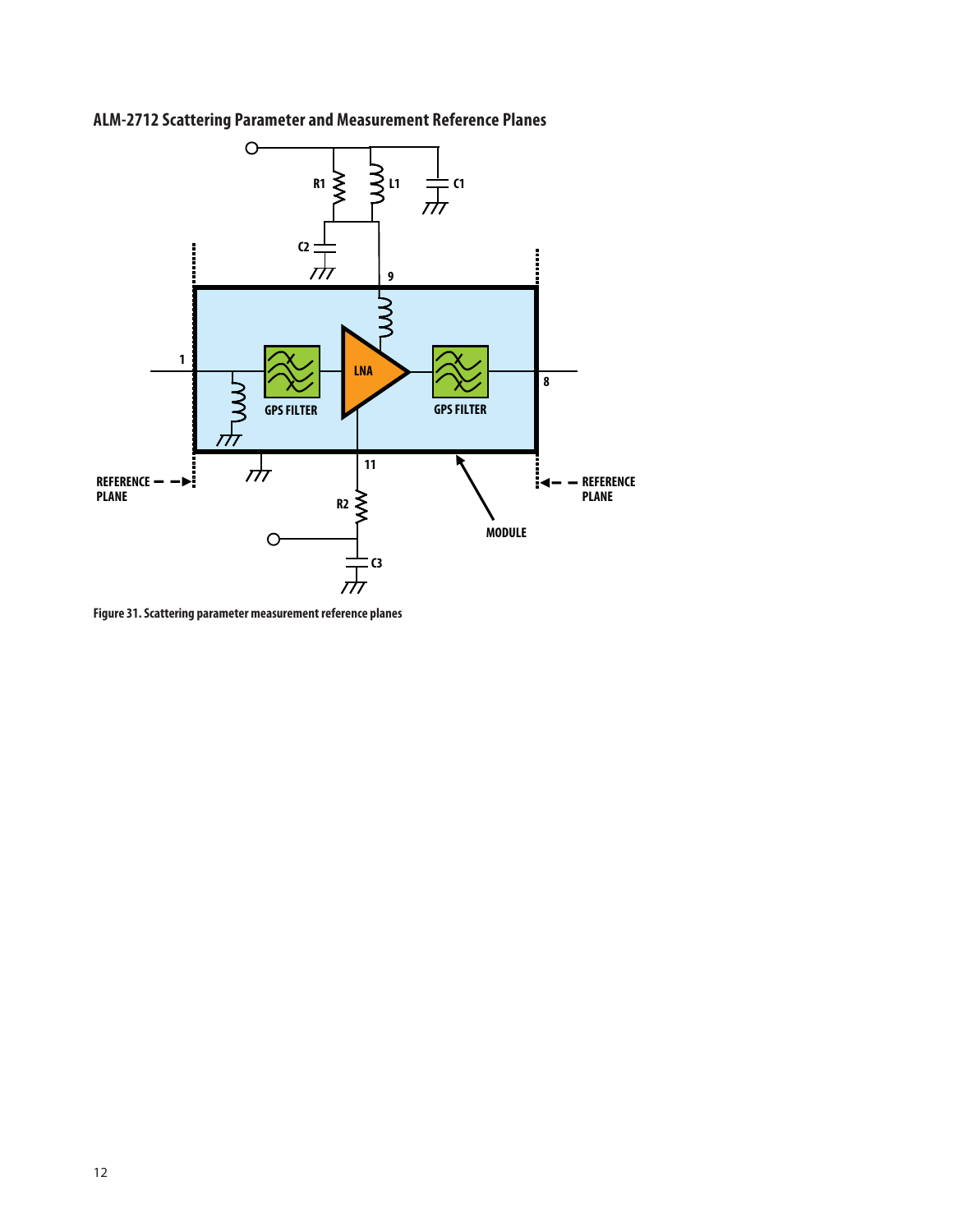# **ALM-2712 Typical Scattering Parameters at 25°C, Vdd = 2.7V, Idd = 7.5mA**

The S- and Noise Parameters are measured using a coplanar waveguide PCB with 10 mils Rogers® RO4350. Figure 31 shows the input and output reference planes. The circuit values are as indicated in Figure 7.

| <b>Freq</b> | <b>S11</b> | <b>S11</b> | <b>S21</b> | <b>S21</b> | <b>S12</b> | <b>S12</b> | <b>S22</b> | <b>S22</b> |
|-------------|------------|------------|------------|------------|------------|------------|------------|------------|
| (GHz)       | Mag.(dB)   | Ang.       | Mag.(dB)   | Ang.       | Mag.(dB)   | Ang.       | Mag.(dB)   | Ang.       |
| 0.05        | $-0.31$    | 170.80     | $-83.03$   | $-104.09$  | $-82.07$   | 44.11      | $-0.04$    | $-2.10$    |
| 0.1         | $-0.45$    | 162.63     | $-91.19$   | $-133.63$  | $-87.29$   | $-117.58$  | $-0.04$    | $-4.04$    |
| 0.2         | $-0.61$    | 146.95     | $-85.49$   | $-158.63$  | $-105.71$  | $-138.14$  | $-0.05$    | $-8.05$    |
| 0.3         | $-0.69$    | 131.52     | $-86.12$   | $-170.11$  | $-84.75$   | 173.60     | $-0.07$    | $-12.05$   |
| 0.4         | $-0.63$    | 116.78     | $-80.42$   | 172.45     | $-81.30$   | 149.19     | $-0.09$    | $-16.75$   |
| 0.5         | $-0.65$    | 101.23     | $-76.99$   | 164.58     | $-79.54$   | 129.05     | $-0.11$    | $-20.80$   |
| 0.6         | $-0.67$    | 85.53      | $-74.18$   | 152.43     | $-77.96$   | 123.93     | $-0.12$    | $-24.96$   |
| 0.7         | $-0.70$    | 69.54      | $-71.57$   | 142.72     | $-77.13$   | 115.74     | $-0.14$    | $-28.91$   |
| 0.8         | $-0.70$    | 53.51      | $-69.94$   | 134.56     | $-77.23$   | 108.18     | $-0.15$    | $-33.17$   |
| 0.8275      | $-0.71$    | 48.94      | $-69.50$   | 132.51     | $-78.12$   | 101.20     | $-0.16$    | $-34.23$   |
| 0.9         | $-0.73$    | 37.09      | $-68.30$   | 124.17     | $-79.59$   | 98.55      | $-0.15$    | $-37.27$   |
| 1.0         | $-0.71$    | 20.53      | $-67.39$   | 115.43     | $-84.87$   | 94.32      | $-0.18$    | $-41.80$   |
| 1.1         | $-0.64$    | 3.58       | $-66.86$   | 105.52     | $-86.38$   | $-135.83$  | $-0.26$    | $-46.16$   |
| 1.2         | $-0.64$    | $-13.44$   | $-67.13$   | 94.85      | $-75.73$   | $-136.45$  | $-0.28$    | $-51.10$   |
| 1.3         | $-0.66$    | $-31.46$   | $-69.21$   | 85.99      | $-69.32$   | $-143.51$  | $-0.29$    | $-56.59$   |
| 1.4         | $-0.72$    | $-52.97$   | $-70.77$   | 155.40     | $-64.17$   | $-155.77$  | $-0.31$    | $-63.87$   |
| 1.5         | $-3.28$    | $-87.10$   | $-50.68$   | 128.48     | $-60.23$   | 163.10     | $-1.27$    | $-81.99$   |
| 1.575       | $-6.86$    | 155.59     | 14.22      | 158.05     | $-24.45$   | 109.55     | $-16.06$   | 48.60      |
| 1.6         | $-1.40$    | 75.37      | 2.56       | $-23.68$   | $-35.92$   | $-70.72$   | $-2.87$    | 7.77       |
| 1.7         | $-0.54$    | $-42.34$   | $-72.93$   | $-43.73$   | $-66.72$   | $-157.70$  | $-0.34$    | $-56.92$   |
| 1.8         | $-0.55$    | $-64.37$   | $-67.05$   | $-140.19$  | $-62.07$   | $-159.89$  | $-0.33$    | $-65.96$   |
| 1.885       | $-0.55$    | $-76.05$   | $-65.86$   | 171.74     | $-59.97$   | $-167.07$  | $-0.33$    | $-71.06$   |
| 1.9         | $-0.54$    | $-77.85$   | $-66.28$   | 167.55     | $-59.76$   | $-167.56$  | $-0.32$    | $-71.84$   |
| 2.0         | $-0.52$    | $-88.32$   | $-68.97$   | 165.02     | $-57.77$   | $-174.89$  | $-0.30$    | $-76.82$   |
| 2.1         | $-0.48$    | $-97.15$   | $-67.77$   | $-167.31$  | $-56.38$   | 179.56     | $-0.29$    | $-81.40$   |
| 2.2         | $-0.47$    | $-104.75$  | $-63.73$   | $-159.31$  | $-55.14$   | 173.45     | $-0.29$    | $-85.72$   |
| 2.3         | $-0.45$    | $-111.48$  | $-60.55$   | $-161.04$  | $-53.94$   | 168.47     | $-0.30$    | $-89.76$   |
| 2.4         | $-0.42$    | $-117.48$  | $-58.09$   | $-167.11$  | $-53.02$   | 164.21     | $-0.28$    | $-93.56$   |
| 2.5         | $-0.42$    | $-122.83$  | $-56.14$   | $-173.64$  | $-52.16$   | 159.82     | $-0.29$    | $-97.37$   |
| 3.0         | $-0.39$    | $-143.61$  | $-49.78$   | 157.21     | $-48.64$   | 141.38     | $-0.31$    | $-113.86$  |
| 3.5         | $-0.38$    | $-159.85$  | $-46.25$   | 130.99     | $-45.99$   | 125.86     | $-0.38$    | $-129.21$  |
| 4.0         | $-0.41$    | $-175.25$  | $-43.82$   | 103.12     | $-43.47$   | 110.17     | $-0.57$    | $-147.20$  |
| 4.5         | $-0.43$    | 169.03     | $-42.02$   | 66.73      | $-40.64$   | 87.29      | $-1.49$    | 179.88     |
| 5.0         | $-0.45$    | 152.81     | $-43.25$   | 13.11      | $-40.32$   | 28.92      | $-13.91$   | $-1.00$    |
| 6.0         | $-0.74$    | 133.10     | $-34.84$   | $-41.55$   | $-45.21$   | $-18.94$   | $-2.78$    | $-127.80$  |
| 7.0         | $-1.03$    | 84.73      | $-23.30$   | $-162.23$  | $-33.21$   | $-171.36$  | $-5.31$    | 166.63     |
| 8.0         | $-1.26$    | 47.03      | $-17.99$   | 69.49      | $-24.52$   | 63.46      | $-3.22$    | $-171.73$  |
| 9.0         | $-4.34$    | $-6.32$    | $-23.93$   | $-24.57$   | $-27.17$   | $-37.05$   | $-0.92$    | 131.53     |
| 10.0        | $-4.99$    | $-41.52$   | $-32.95$   | 28.66      | $-39.02$   | $-143.79$  | $-1.74$    | 86.44      |
| 11.0        | $-5.07$    | $-81.98$   | $-17.92$   | $-12.54$   | $-31.83$   | 38.92      | $-4.49$    | 21.14      |
| 12.0        | $-9.49$    | $-60.36$   | $-16.24$   | $-131.21$  | $-26.66$   | $-90.81$   | $-3.09$    | 3.65       |
| 13.0        | $-2.31$    | $-96.01$   | $-16.02$   | 172.58     | $-24.60$   | $-156.01$  | $-2.18$    | $-31.75$   |
| 14.0        | $-1.86$    | $-143.41$  | $-13.71$   | 113.85     | $-20.54$   | 140.40     | $-2.65$    | $-52.46$   |
| 15.0        | $-2.24$    | $-164.69$  | $-10.91$   | 48.60      | $-16.10$   | 71.01      | $-3.81$    | $-53.45$   |
| 16.0        | $-1.53$    | $-179.61$  | $-13.27$   | $-10.99$   | $-17.57$   | 4.74       | $-2.11$    | $-65.14$   |
| 17.0        | $-3.24$    | 149.33     | $-12.37$   | $-32.48$   | $-18.09$   | $-15.22$   | $-2.37$    | $-95.58$   |
| 18.0        | $-13.98$   | $-109.52$  | $-12.08$   | $-53.35$   | $-15.98$   | $-30.05$   | $-1.01$    | $-123.66$  |
| 19.0        | $-7.00$    | 168.64     | $-6.40$    | $-112.24$  | $-9.24$    | $-87.81$   | $-1.72$    | $-141.00$  |
| 20.0        | $-10.28$   | 172.65     | $-2.59$    | 173.75     | $-4.38$    | $-165.83$  | $-20.74$   | 95.73      |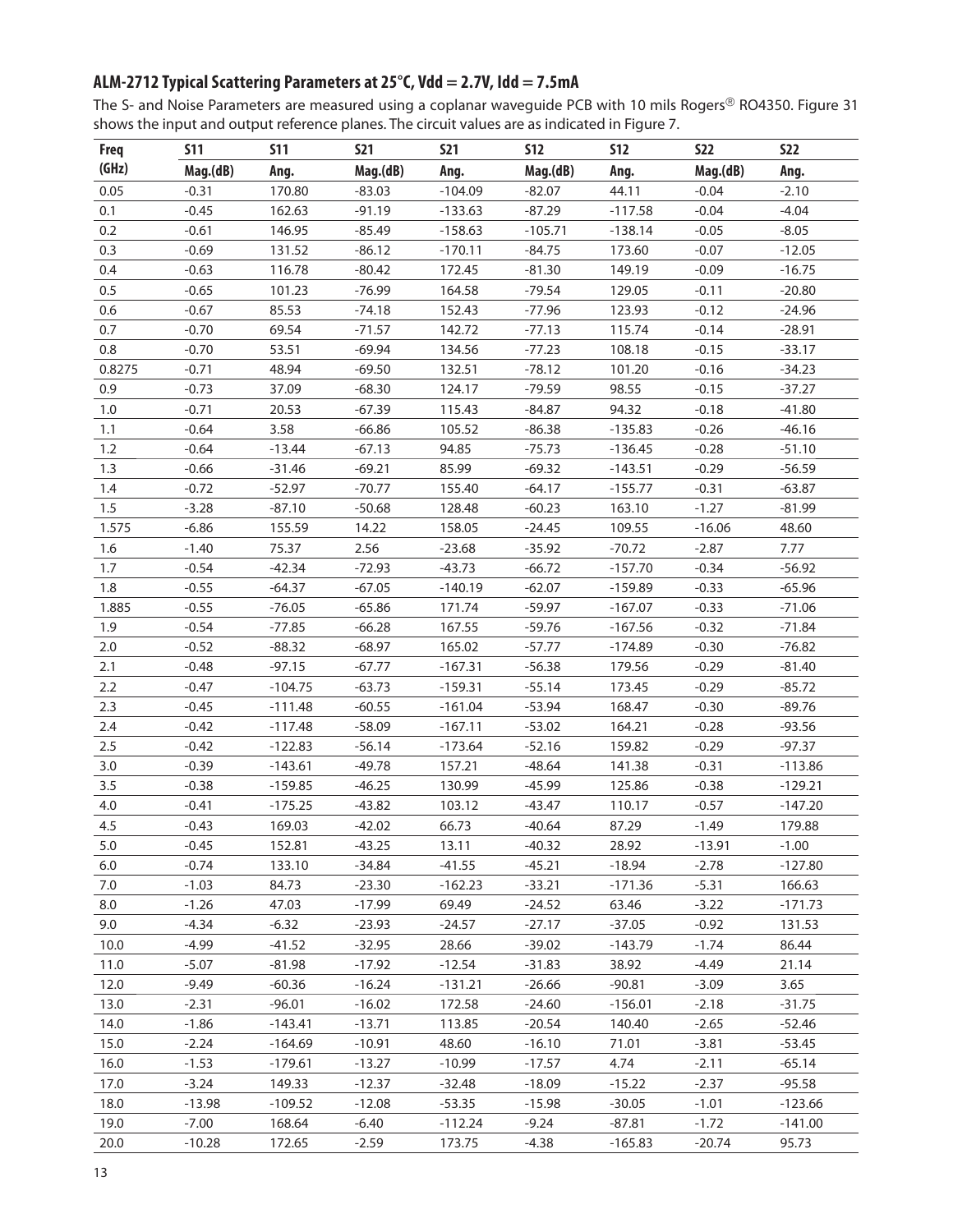| <b>Freq</b> | <b>S11</b> | <b>S11</b> | <b>S21</b> | <b>S21</b> | <b>S12</b> | <b>S12</b> | <b>S22</b> | <b>S22</b> |
|-------------|------------|------------|------------|------------|------------|------------|------------|------------|
| (GHz)       | Mag.(dB)   | Ang.       | Mag.(dB)   | Ang.       | Mag.(dB)   | Ang.       | Mag.(dB)   | Ang.       |
| 0.05        | $-0.31$    | 170.81     | $-77.61$   | $-81.92$   | $-80.55$   | $-58.15$   | $-0.04$    | $-2.10$    |
| 0.1         | $-0.45$    | 162.64     | $-94.26$   | $-167.43$  | $-87.82$   | 118.85     | $-0.04$    | $-4.03$    |
| 0.2         | $-0.61$    | 146.96     | $-96.81$   | 135.59     | $-94.38$   | $-173.28$  | $-0.05$    | $-8.04$    |
| 0.3         | $-0.69$    | 131.53     | $-88.74$   | 147.68     | $-84.55$   | 166.83     | $-0.07$    | $-12.05$   |
| 0.4         | $-0.63$    | 116.79     | $-84.40$   | 166.61     | $-82.69$   | 144.01     | $-0.09$    | $-16.76$   |
| 0.5         | $-0.65$    | 101.24     | $-79.10$   | 165.96     | $-80.74$   | 125.53     | $-0.11$    | $-20.81$   |
| 0.6         | $-0.67$    | 85.55      | $-74.78$   | 146.65     | $-78.31$   | 117.68     | $-0.12$    | $-24.96$   |
| 0.7         | $-0.69$    | 69.56      | $-73.51$   | 140.49     | $-78.18$   | 118.80     | $-0.13$    | $-28.92$   |
| 0.8         | $-0.70$    | 53.54      | $-71.44$   | 134.00     | $-77.80$   | 105.74     | $-0.15$    | $-33.17$   |
| 0.8275      | $-0.71$    | 48.96      | $-71.30$   | 131.37     | $-77.54$   | 104.95     | $-0.15$    | $-34.24$   |
| 0.9         | $-0.72$    | 37.11      | $-70.19$   | 126.32     | $-78.57$   | 93.95      | $-0.14$    | $-37.27$   |
| 1.0         | $-0.70$    | 20.56      | $-69.21$   | 120.45     | $-83.41$   | 100.05     | $-0.18$    | $-41.81$   |
| 1.1         | $-0.64$    | 3.61       | $-68.64$   | 113.54     | $-86.60$   | $-148.54$  | $-0.26$    | $-46.17$   |
| 1.2         | $-0.64$    | $-13.41$   | $-68.93$   | 104.86     | $-75.47$   | $-136.57$  | $-0.28$    | $-51.12$   |
| 1.3         | $-0.66$    | $-31.42$   | $-71.27$   | 98.24      | $-69.48$   | $-143.75$  | $-0.29$    | $-56.61$   |
| 1.4         | $-0.71$    | $-52.93$   | $-69.91$   | 167.28     | $-64.36$   | $-154.58$  | $-0.31$    | $-63.89$   |
| 1.5         | $-3.27$    | $-87.09$   | $-52.30$   | 133.00     | $-60.25$   | 168.15     | $-1.27$    | $-82.00$   |
| 1.575       | $-6.62$    | 169.84     | 12.90      | 162.11     | $-21.82$   | 100.95     | $-13.61$   | 57.50      |
| 1.6         | $-1.21$    | 76.66      | 1.31       | $-22.01$   | $-33.19$   | $-81.74$   | $-2.99$    | 7.65       |
| 1.7         | $-0.53$    | $-42.32$   | $-76.33$   | $-67.22$   | $-68.06$   | $-133.30$  | $-0.33$    | $-56.94$   |
| 1.8         | $-0.55$    | $-64.34$   | $-65.49$   | $-150.00$  | $-61.97$   | $-160.04$  | $-0.33$    | $-65.97$   |
| 1.885       | $-0.54$    | $-76.02$   | $-63.54$   | 175.01     | $-59.86$   | $-167.29$  | $-0.33$    | $-71.08$   |
| 1.9         | $-0.53$    | $-77.80$   | $-63.44$   | 171.11     | $-59.56$   | $-167.56$  | $-0.31$    | $-71.85$   |
| 2.0         | $-0.51$    | $-88.30$   | $-65.49$   | 160.86     | $-57.74$   | $-174.81$  | $-0.30$    | $-76.83$   |
| 2.1         | $-0.48$    | $-97.12$   | $-65.69$   | $-179.62$  | $-56.42$   | 178.84     | $-0.29$    | $-81.41$   |
| 2.2         | $-0.46$    | $-104.71$  | $-62.61$   | $-167.76$  | $-55.07$   | 174.31     | $-0.29$    | $-85.72$   |
| 2.3         | $-0.44$    | $-111.44$  | $-59.59$   | $-167.37$  | $-54.02$   | 169.37     | $-0.30$    | $-89.76$   |
| 2.4         | $-0.42$    | $-117.46$  | $-57.12$   | $-171.77$  | $-53.01$   | 164.16     | $-0.28$    | $-93.55$   |
| 2.5         | $-0.41$    | $-122.79$  | $-55.34$   | $-177.94$  | $-52.13$   | 159.89     | $-0.29$    | $-97.36$   |
| 3.0         | $-0.38$    | $-143.57$  | $-49.45$   | 154.06     | $-48.61$   | 141.44     | $-0.30$    | $-113.86$  |
| 3.5         | $-0.37$    | $-159.81$  | $-46.14$   | 129.65     | $-45.96$   | 125.97     | $-0.37$    | $-129.26$  |
| 4.0         | $-0.40$    | $-175.18$  | $-43.72$   | 104.76     | $-43.49$   | 110.10     | $-0.56$    | $-147.34$  |
| 4.5         | $-0.42$    | 169.08     | $-41.69$   | 71.59      | $-40.74$   | 87.15      | $-1.47$    | 179.69     |
| 5.0         | $-0.45$    | 152.85     | $-43.01$   | 17.04      | $-40.77$   | 30.19      | $-13.70$   | $-6.62$    |
| 6.0         | $-0.72$    | 133.14     | $-36.12$   | $-33.98$   | $-45.30$   | $-12.03$   | $-2.83$    | $-129.05$  |
| 7.0         | $-1.01$    | 84.76      | $-24.40$   | $-161.09$  | $-33.57$   | $-172.42$  | $-5.84$    | 168.64     |
| 8.0         | $-1.25$    | 46.81      | $-18.71$   | 73.57      | $-24.83$   | 66.78      | $-3.27$    | $-174.08$  |
| 9.0         | $-4.36$    | $-5.43$    | $-24.36$   | $-26.76$   | $-26.84$   | $-38.03$   | $-0.89$    | 131.47     |
| 10.0        | $-4.98$    | $-41.21$   | $-33.39$   | 32.50      | $-40.93$   | $-164.30$  | $-1.84$    | 85.82      |
| 11.0        | $-5.17$    | $-82.21$   | $-18.05$   | $-12.05$   | $-29.46$   | 34.91      | $-4.45$    | 21.32      |
| 12.0        | $-8.58$    | $-58.62$   | $-16.59$   | $-134.08$  | $-25.33$   | $-93.88$   | $-3.11$    | 4.41       |
| 13.0        | $-2.24$    | $-97.70$   | $-16.73$   | 171.51     | $-23.94$   | $-154.79$  | $-2.58$    | $-28.58$   |
| 14.0        | $-1.86$    | $-144.22$  | $-14.44$   | 112.09     | $-20.14$   | 142.24     | $-2.66$    | $-50.63$   |
| 15.0        | $-2.23$    | $-166.30$  | $-11.88$   | 50.77      | $-15.99$   | 77.15      | $-3.40$    | $-55.52$   |
| 16.0        | $-1.70$    | 179.38     | $-13.55$   | $-9.10$    | $-16.80$   | 11.54      | $-1.95$    | $-64.65$   |
| 17.0        | $-3.87$    | 149.02     | $-12.86$   | $-37.76$   | $-16.33$   | $-13.32$   | $-1.96$    | $-95.34$   |
| 18.0        | $-13.35$   | $-100.14$  | $-13.12$   | $-52.83$   | $-15.15$   | $-31.69$   | $-1.02$    | $-126.61$  |
| 19.0        | $-5.76$    | 179.34     | $-6.66$    | $-106.45$  | $-8.01$    | $-87.53$   | $-2.40$    | $-146.31$  |
| 20.0        | $-7.61$    | 164.77     | $-3.09$    | 174.03     | $-4.01$    | $-170.19$  | $-19.04$   | 5.34       |

**ALM-2712 Typical Scattering Parameters at 25°C, Vdd = 1.8V, Idd = 5mA**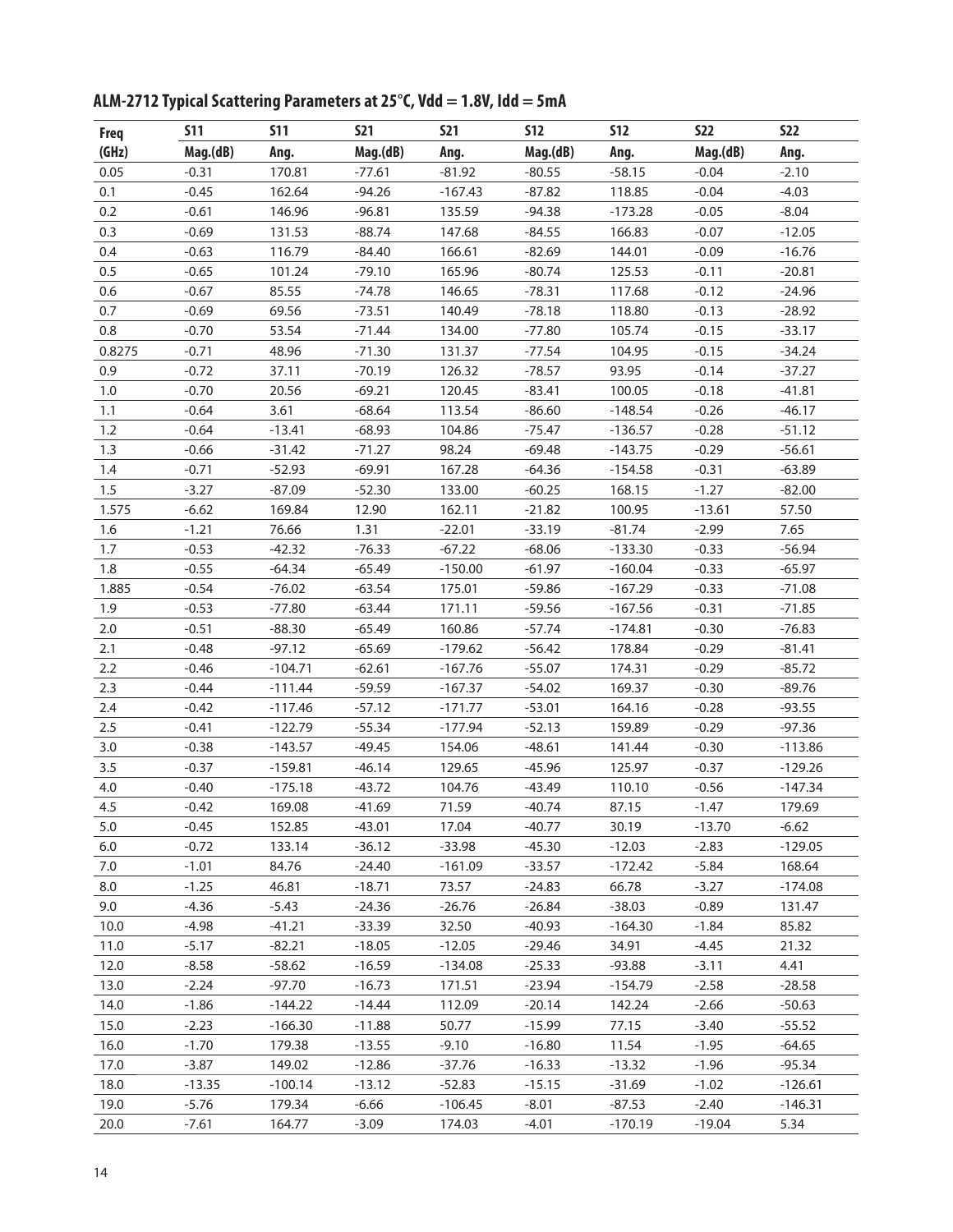# **ALM-2712 Typical Noise Parameters at 25°C, Freq = 1.575 GHz, Vdd = 2.7V, Idd = 7.5mA**

### **ALM-2712 Typical Noise Parameters at 25°C, Freq = 1.575 GHz, Vdd = 1.8V, Idd = 5mA**

| Freg  | Fmin |       | <b>GAMMA OPT</b> |              | Frea  | Fmin                      | <b>GAMMA OPT</b> |      |        |
|-------|------|-------|------------------|--------------|-------|---------------------------|------------------|------|--------|
| (GHz) | (dB) | Mag   | Ang              | <b>Rn/50</b> | (GHz) | (dB)                      | Mag              | Ang  | Rn/50  |
| 1.575 | 14   | 0.084 | 44.1             | 0.1714       | .575  | $\neg$ 1<br>$\mathcal{L}$ | 0.100            | 78.1 | 0.1780 |

Notes:

The exceptional noise figure performance of the ALM-2712 is due to its highly optimized design. In this regard, the Fmin of the ALM-2712 shown above is locked down by the internal input pre-match. This allows the use of relatively inexpensive chip inductors for external matching.

#### **Part Number Ordering Information**

| <b>Part Number</b> | Qty  | Container      |
|--------------------|------|----------------|
| ALM-2712-BLKG      | 100  | Antistatic bag |
| ALM-2712-TR1G      | 3000 | 13" Reel       |

# **Package Dimensions**



Notes:

1. All dimensions are in millimeters.

2. Dimensions are inclusive of plating.

3. Dimensions are exclusive of mold flash and metal burr.

4. Y refers to year, M refers to month & XXXX refers to last 4 digit of lot number.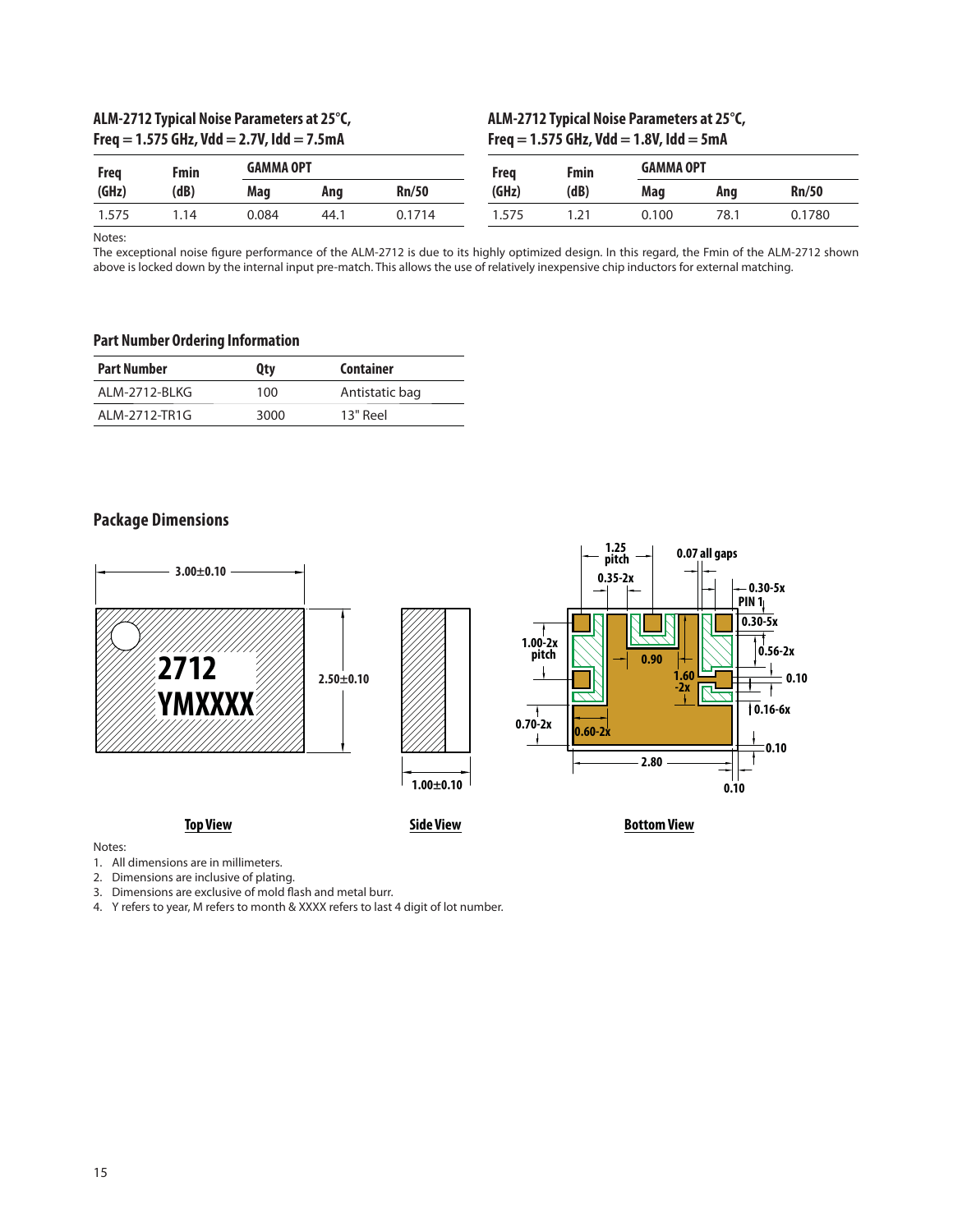# **PCB Land Patterns and Stencil Design**





**Land Pattern Stencil Opening** 



**Combination of Land Pattern and Stencil Opening**

Notes:

1. All dimensions are in milimeters

2. Recommended stencil thickness is 4mils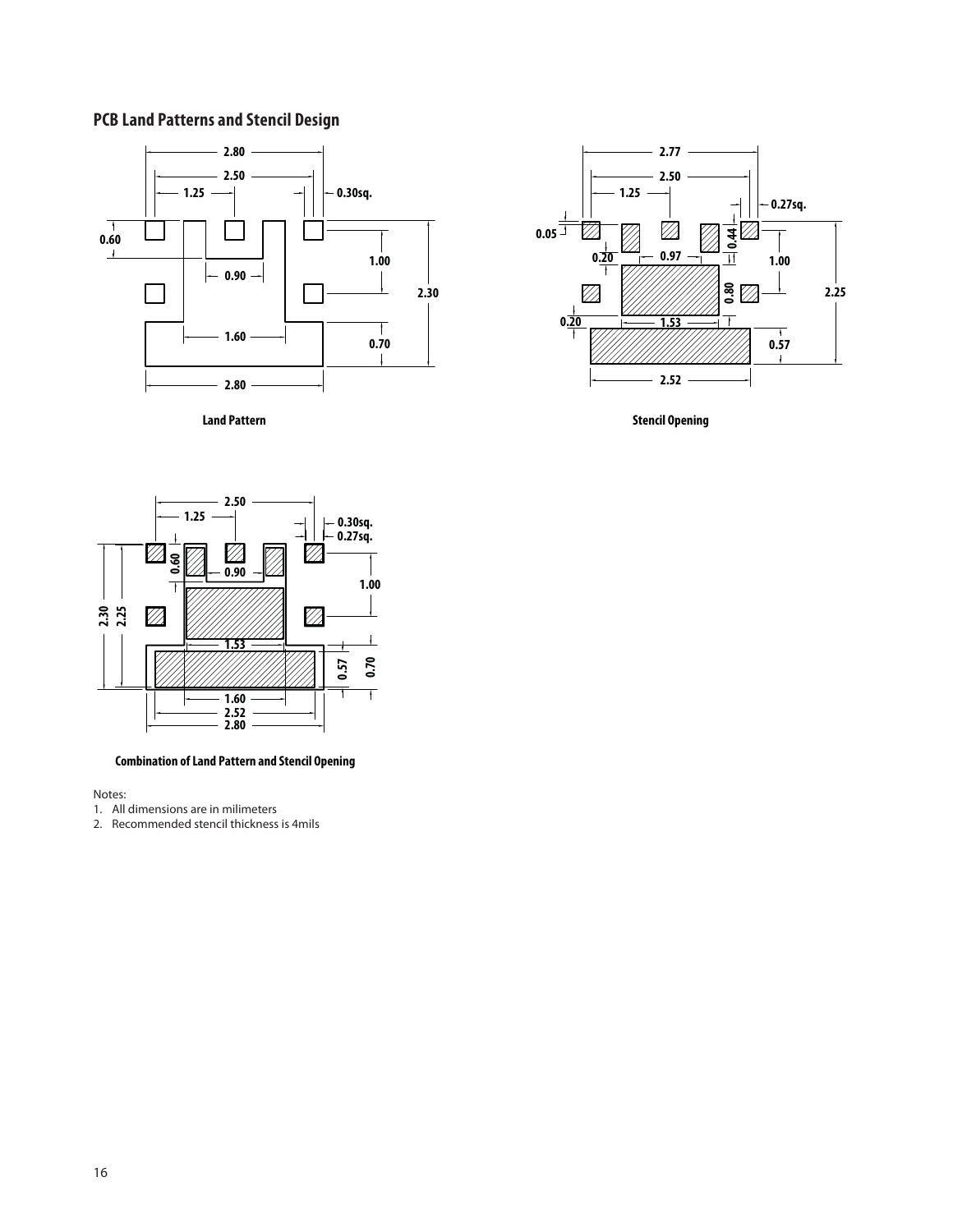# **Device Orientation**



**Tape Dimensions**



#### Notes:

- 1. All dimensions in mm
- 2. 10 sprocket hole pitch cumulative tolerance ±0.2
- 3. Camber in compliance with EIA 481
- 4. Pocket position relative to sprocket hole measured as true position of pocket, not pocket hole
- 5. Ao and Bo are calculated on a plane at a distance "R" above the bottom of the pocket.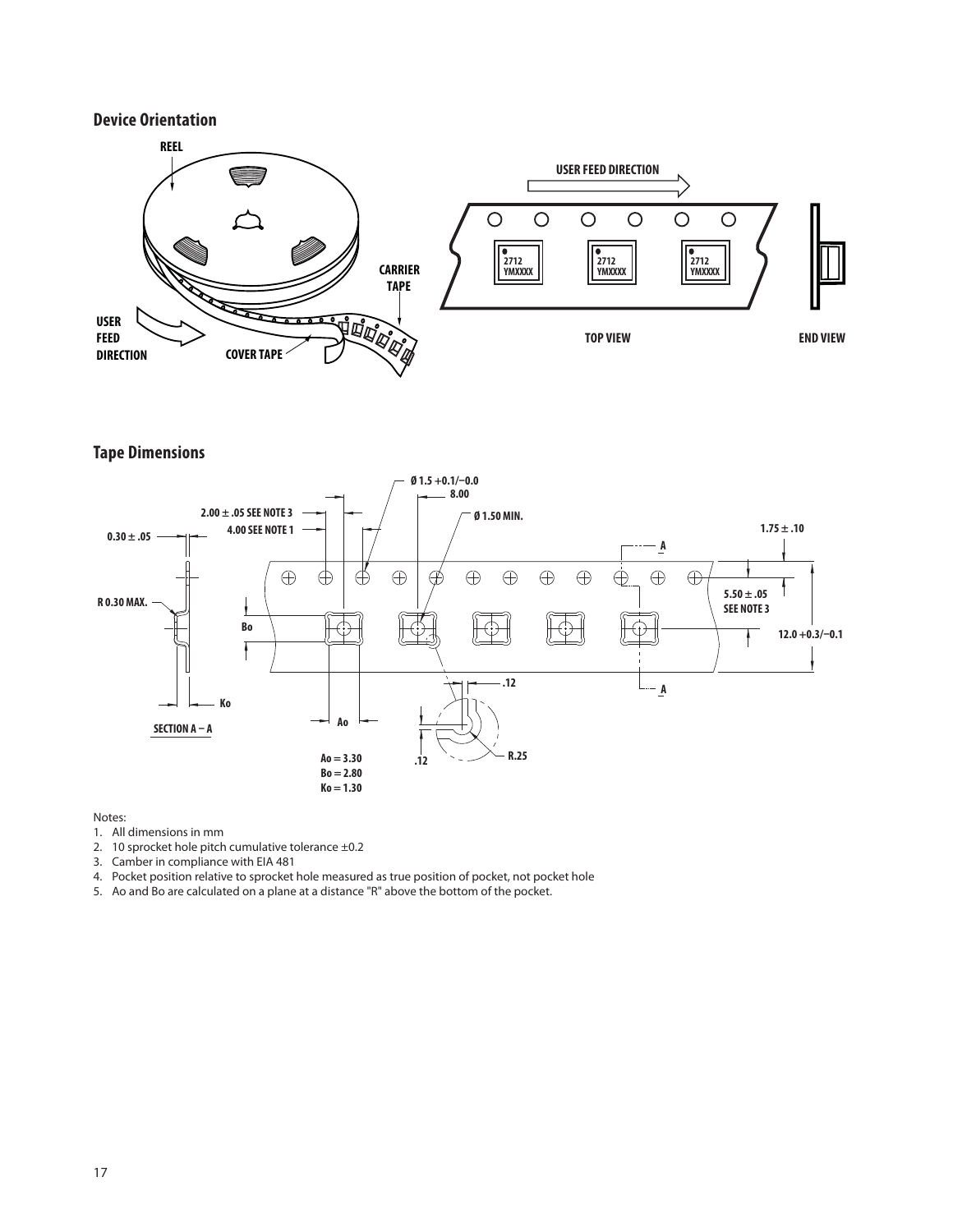# **Reel Dimensions (7" reel)**



 $\leq$ 

**BACK VIEW**